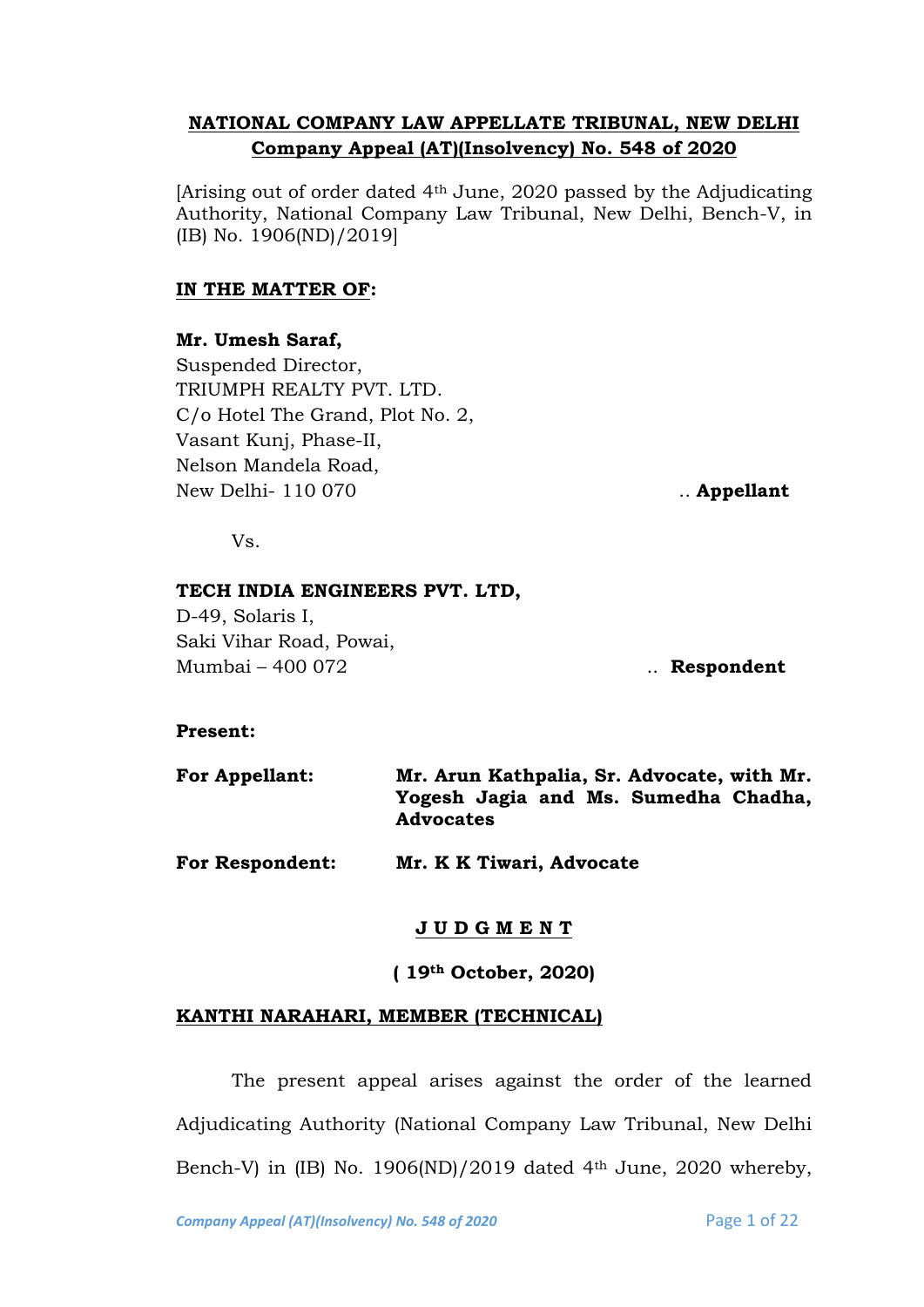learned Adjudicating Authority admitted the Application filed by the Respondent herein i.e., TECH INDIA ENGINEERS PVT. LTD, Mumbai under Section 9 of Insolvency and Bankruptcy Code, 2016 (in short '**IBC**')

2. Aggrieved by the above order, the suspended Director of the Corporate Debtor i.e., Triumph Realty Pvt. Ltd filed the present Appeal challenging the admission and initiation of Corporate Insolvency Resolution Process (in short '**CIRP**') against the Corporate Debtor for the reason that there is a pre-existing dispute between the Corporate Debtor and the Operational Creditor.

3. The learned Adjudicating Authority admitted the Application on the ground that the Corporate Debtor has not raised any dispute by giving a suitable reply in pursuance of the Demand Notice dated 11.04.2019 issued under Section 8(1) of IBC by the Operational Creditor to the Corporate Debtor. The findings of the learned Adjudicating Authority at paragraphs 13 & 14 are reproduced herein:

> *13. In the light of that decision, when we shall consider the case in hand then we are of the considered view that since it is specifically mentioned in Section 8(2) of the Code that within ten days from the date of the receipt of the demand notice, the corporate-debtor is required to bring to the notice of the operational-creditor, the existence of dispute or the documents regarding the payment of debt, therefore, we have no option, but to hold that since the corporatedebtor fails to give the reply of the demand notice and*

…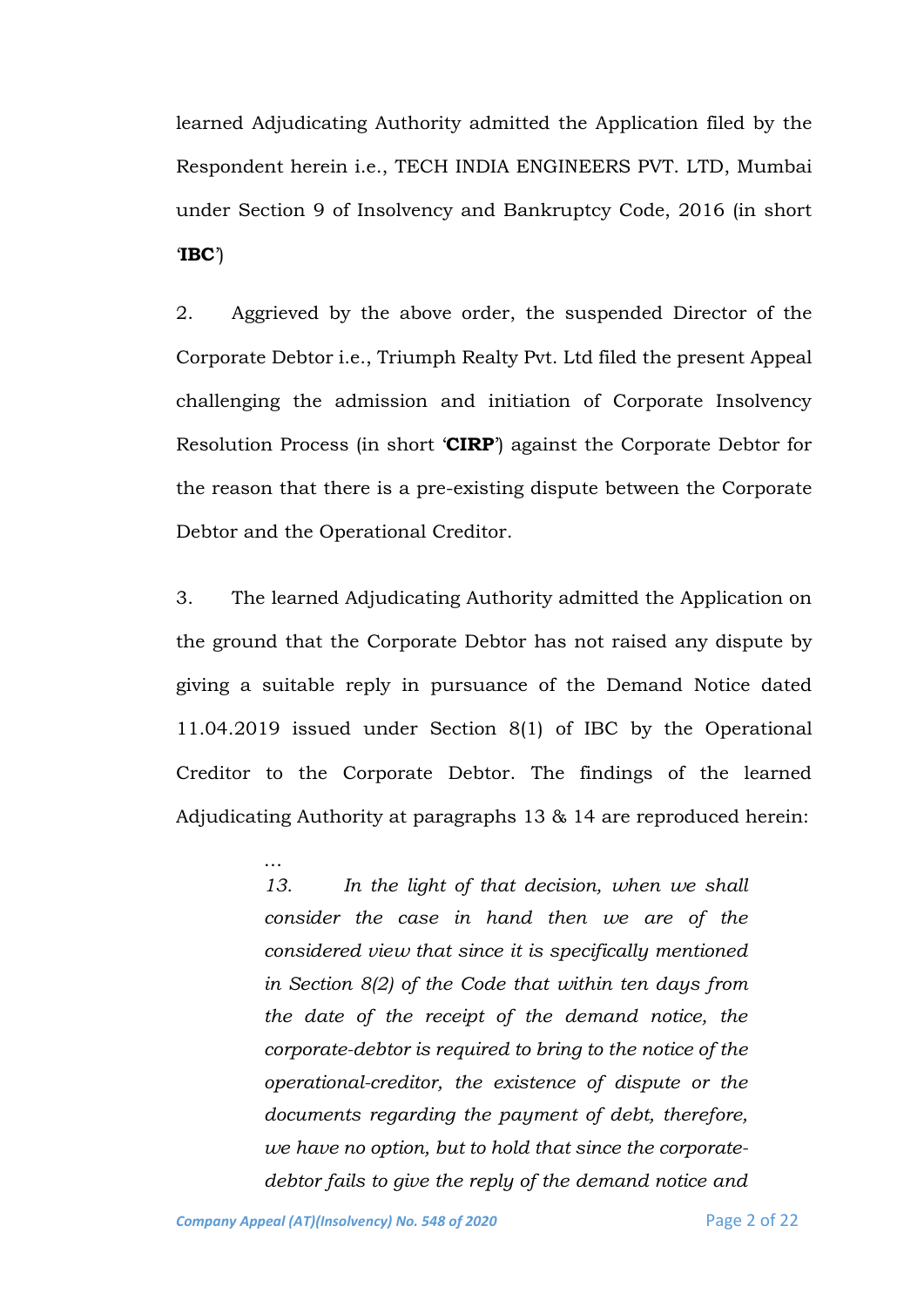*raised the disputes, hence after his appearance in response to the notice, he cannot raise it by filing the reply to the application, filed on behalf of the operational-creditor and this has also been held by another NCLT, Delhi Bench in the case of M/s Jai Laxmi Traders v M/s Mayasheel Retail India Ltd. IB-2184/)ND)/2019*.

*14. Since, no dispute has been raised in pursuance of the demand notice issued under Section 8(1) of IBC, 2016, therefore, in our considered view, any dispute raised after the appearance of the respondent in pursuance to summons issued after filing the main application is not liable to be accepted."* ..

#### **BRIEF FACTS**:

4. The Appellant/Corporate Debtor is into business of Hotels, Tourism and Travel Services and operating and managing luxury resort at Goa. The Corporate Debtor invited Tender in carrying out electrical works. The electrical works were assigned to the Respondent/Operational Creditor under tender process and Agreement dated 07.06.2016, was executed between the Operational Creditor and the Corporate Debtor. It is submitted that in terms of the Agreement and the Letter of Intent (in short '**LOI**') dated 20.05.2016, the payment terms were specifically incorporated therein. In terms of the LOI in clause -2, a specific mention the time of completion is the essence of the contract and milestones were accordingly incorporated. According to LOI, the work was to be completed within 120 days.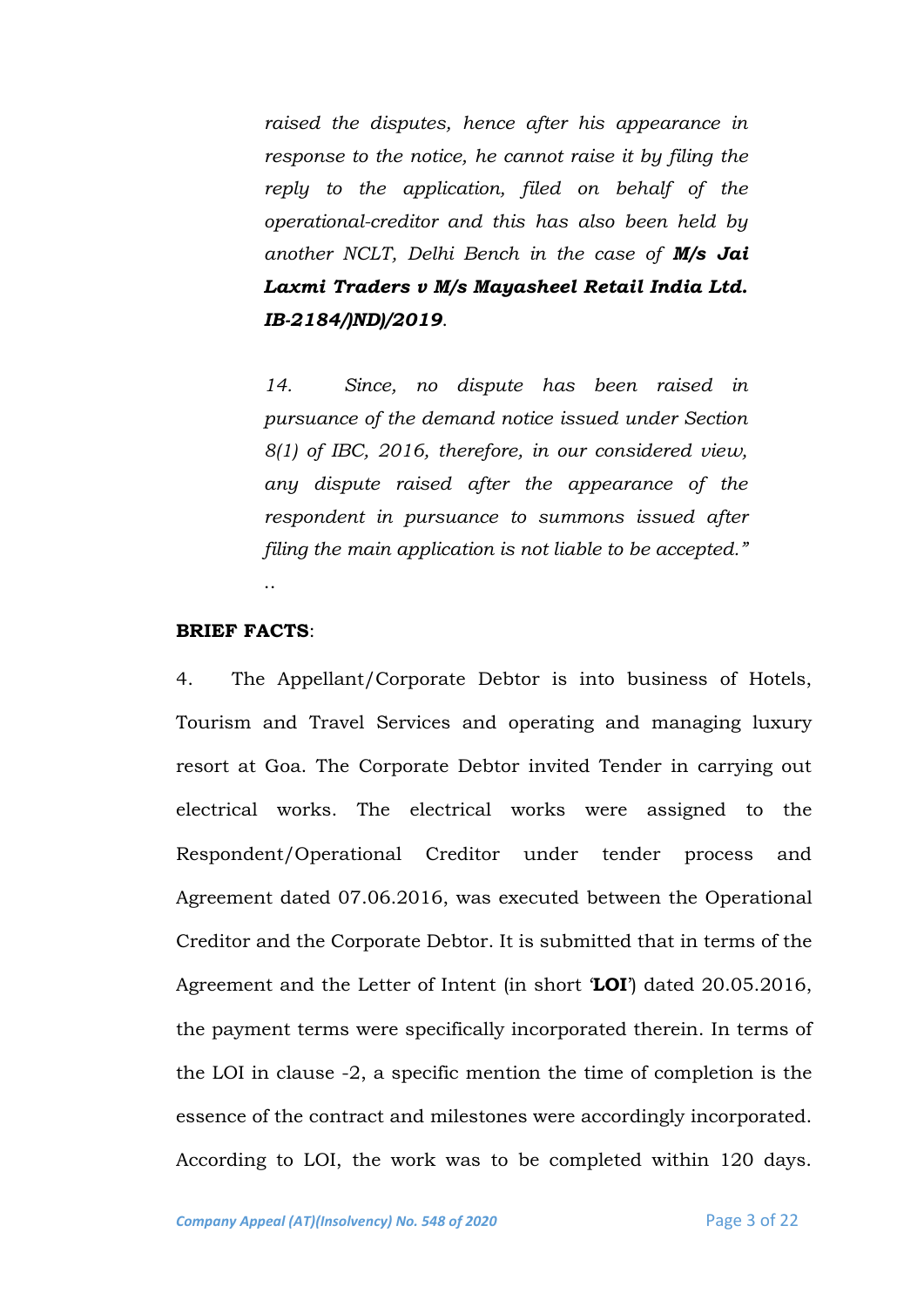However, the work was delayed and the same has been communicated by the Operational Creditor vide e-mail dated 05.12.2017 (Page 244 of Vol. II). It is further submitted that as per the said e-mail, it clearly reflects that the project has been delayed and the Operational Creditor neglected to complete the project and hand over the site to the Corporate Debtor. From the trail of e-mail correspondences of the Appellant, it is submitted that the Operational Creditor has not completed the work and the Corporate Debtor time and again reminded Operational Creditor to complete the work by pointing out the defects. Learned Senior Counsel for the Appellant submitted that vide e-mail dated 29.10.2016 (Page 245, Vol. II) and 24.02.2017 (Page 246, Vol. II), the Appellant pointed out inefficiency and deficiency in execution of work. It is reiterated that vide e-mail of the Respondent dated 05.12.2017 (Page 244, Vol.-II), the Respondent/Operational Creditor admitted delay in execution of work. Further it is submitted that on 02.04.2018 (Page 247 Vol. II), the Corporate Debtor once again called upon Respondent/Operational Creditor by way of e-mail regarding incomplete work at site (Hotel). Learned Senior Counsel further submitted that the Corporate Debtor assigned pending work to a third party i.e., Yadav Electrical Work for completion of the Hotel project since the Operational Creditor could not complete the work. It is submitted that on 05.11.2018 (Page 255 Vol.-II), the Corporate Debtor again pointed out Operational Creditor about the discrepancies of the work executed and requested Respondent/Operational Creditor to depute technical persons at site where all the discrepancies can be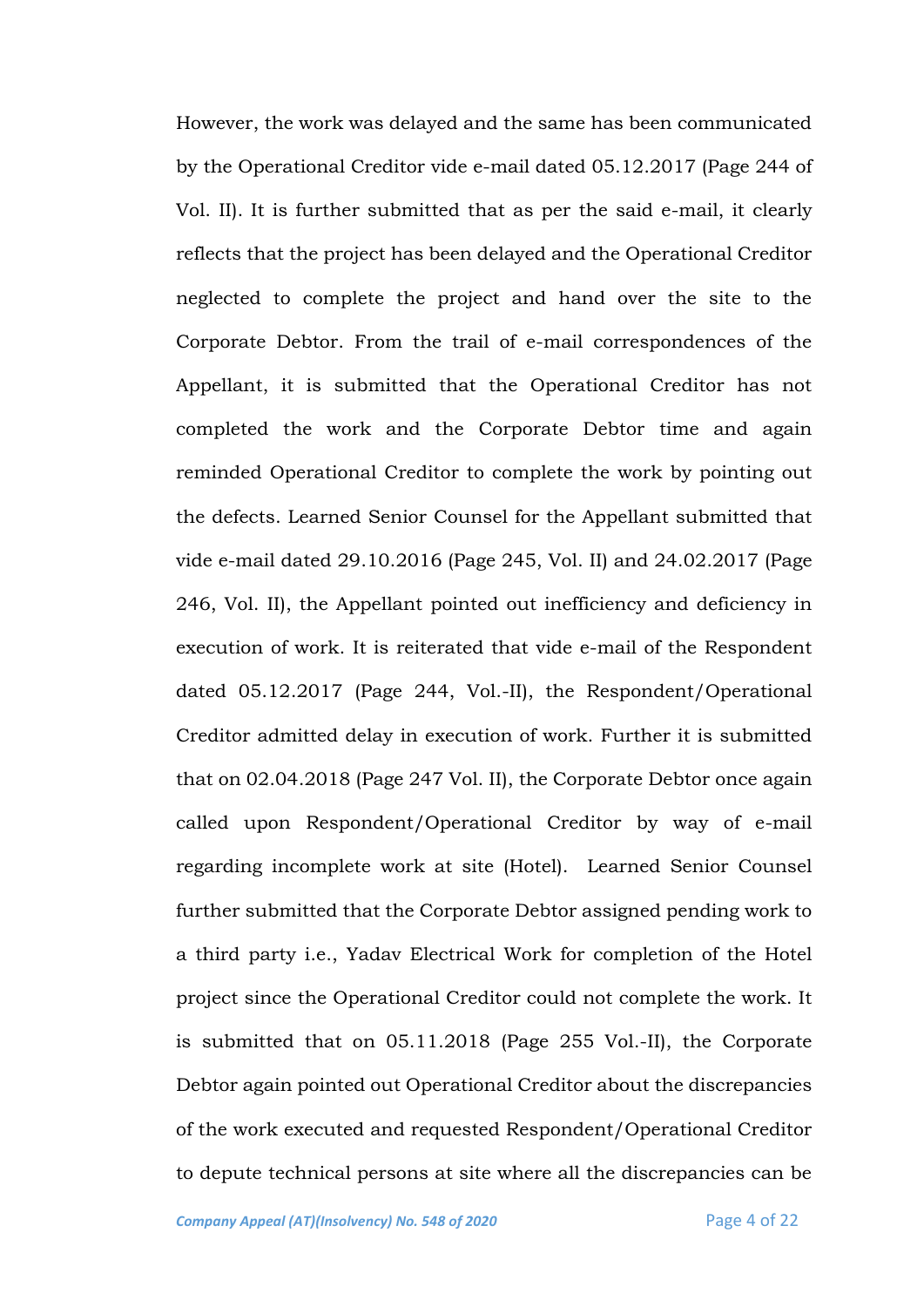shown. The Appellant/Corporate Debtor on 11.01.2019 appointed IM Cost Management Private Limited (in short "**IMCMPL**"), a team of consulting Engineers to carry out the audit of Civil structures, electrical, plumbing, finishing work and other miscellaneous packages. On 4th and 5th February, 2019, one Mr. Shiraj, Project Engineer of Respondent/ Operational Creditor along with representative of Appellant carried out joint inspection with IMCMPL and stated that subsequently no one came forward from Respondent to explain the measurement or deficiencies pointed out by IMCMPL. On 11.03.2019 (Page-272 Vol.-II), the Appellant/Corporate Debtor called upon the Respondent/Operational Creditor for meeting and resolving all the issues reflected in the Audit Report submitted by IMCMPL on 05.03.2019 (Page 31 of the Rejoinder, diary No. 21148). However, the Respondent/Operational Creditor did not attend the meeting, making bald observation through e-mail dated 20.03.2019 (Page 273 Vol. II). While so, the Respondent/Operational Creditor issued Demand Notice dated 11.04.2019 (Page 274 vol. II) under Section 8 of IBC for claiming an amount of Rs. 46,64,878/- against 50 invoices. Learned Senior Counsel further submitted that Corporate Debtor on 29.04.2019 (Page 283 Vol. II), Appellant reiterated various defects and deficiencies in the execution of work to the Respondent/Operational Creditor and called upon the Respondent/ Operational Creditor to rectify the same. He further submitted that learned Adjudicating Authority was of the view that the Appellant/Corporate Debtor had not taken into consideration the e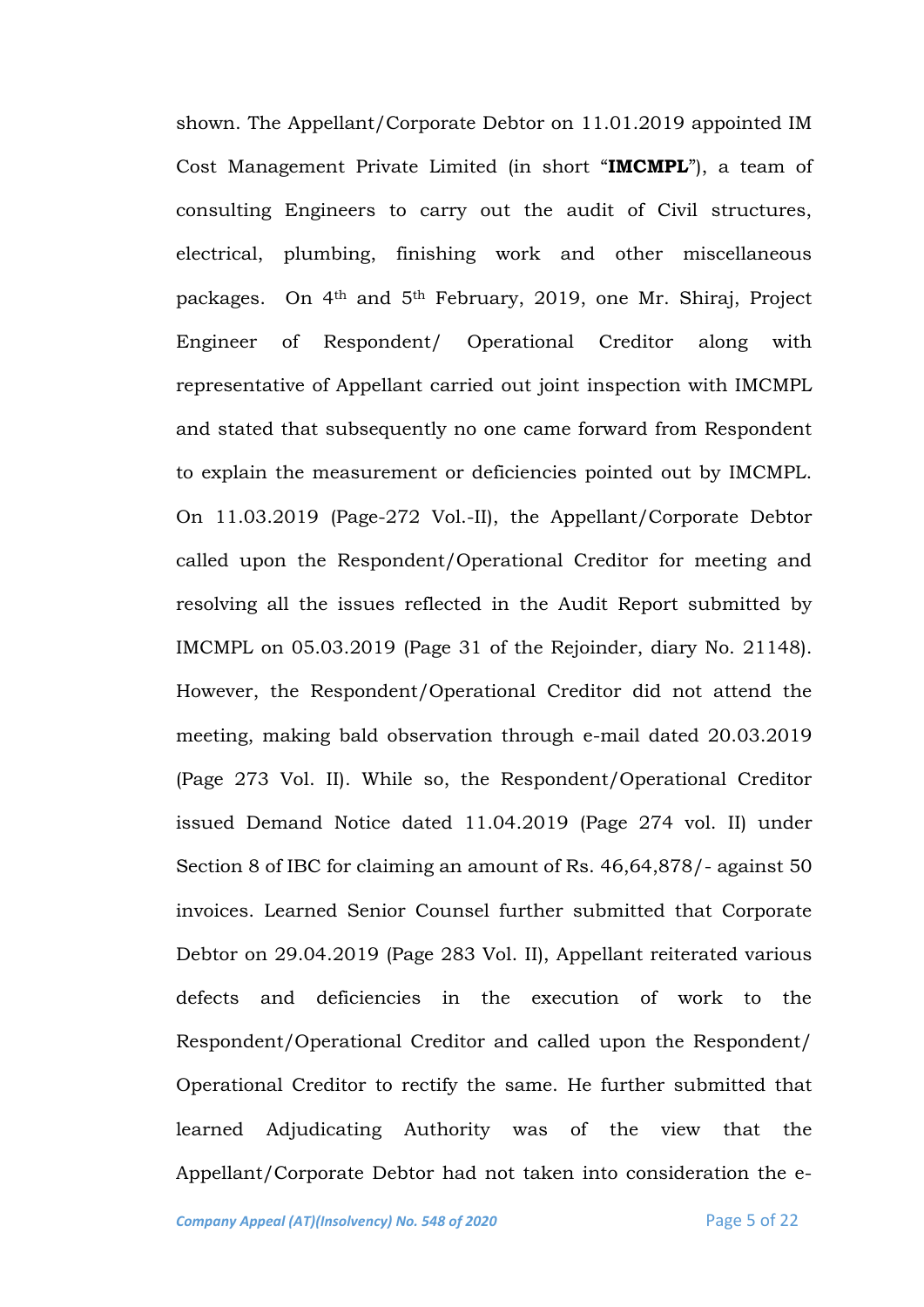mail dated 29.04.2019. However, the learned Adjudicating Authority was of the view that the Appellant/Corporate Debtor has failed to reply to the Demand Notice dated 11.04.2019 which was received by the Appellant/Corporate Debtor on 16.04.2019. He also submitted that the learned Adjudicating Authority also observed that in e-mail dated 29.04.2019 nowhere it has been mentioned that the said e-mail is in the form of Reply to the Demand Notice issued by the Respondent/Operational Creditor. Further, he submitted that the learned Adjudicating Authority observed that the Appellant/Corporate Debtor has not complied with the statutory requirement as contemplated under Section 8(2) of IBC. He submitted that the Application under Section 9 filed by the Respondent/Corporate Debtor was admitted on the sole ground that the Appellant/Corporate Debtor has not raised any dispute in pursuance to the Demand Notice dated 11.04.2019 and submitted that the learned Adjudicating Authority failed to consider the existence of dispute prior to the Demand Notice. Learned Senior Counsel relied upon the following judgments in support of his case.

- i) *"Innoventive Industries Ltd. Vs. ICICI Bank and Ors." – (2018)1 SCC 407 passed by Hon'ble Supreme Court &*
- ii) *"Vinod Mittal Vs. Rays Power Experts & Anr."* in Company Appeal(AT)(Insolvency) No. 851/2019 dated 18.11.2019 passed by this Tribunal.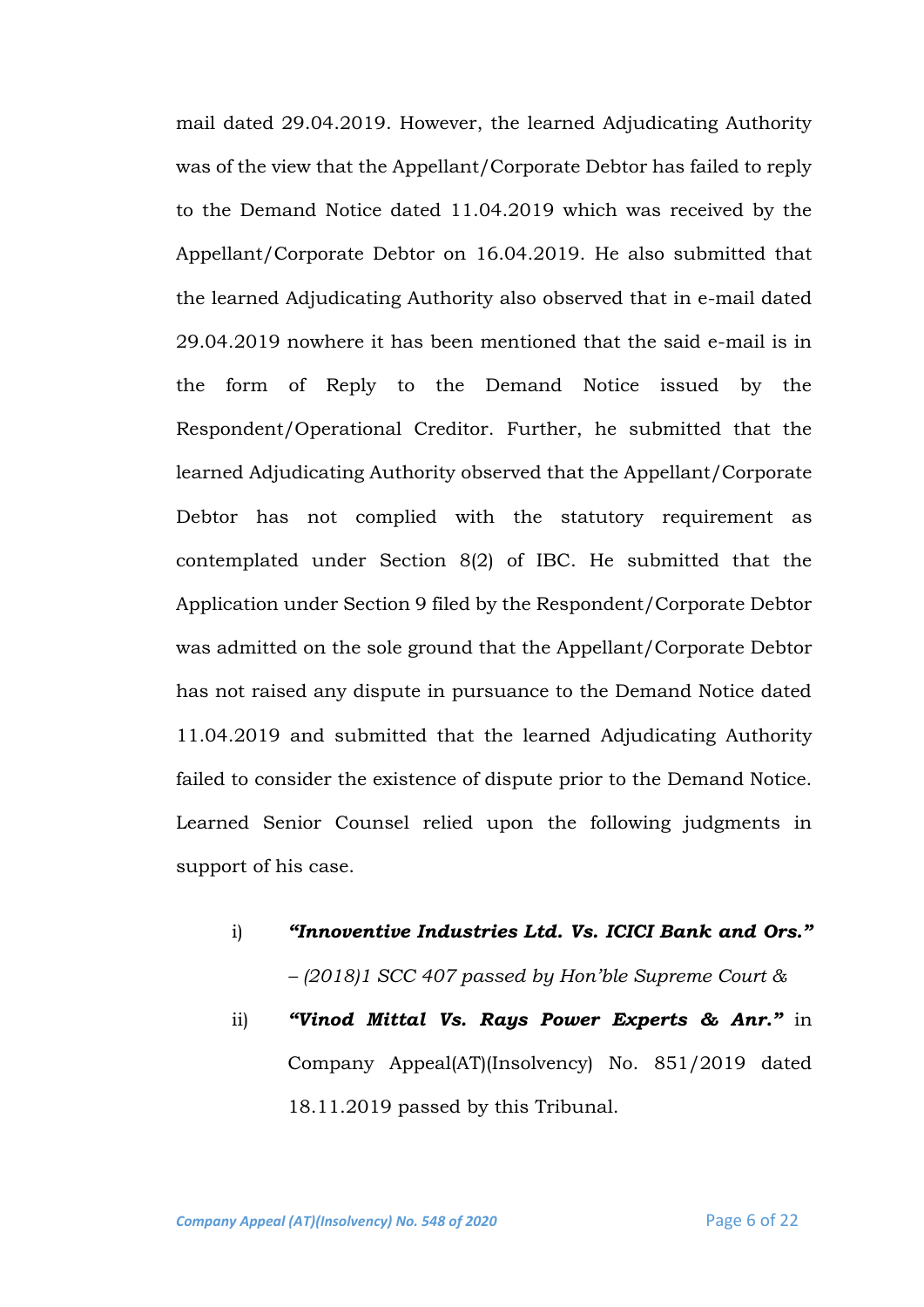# iii) *Mr. Gajendra Parihar Vs. M/s Devi Industrial Engineers & Anr.* in Company Appeal(AT)(Insolvency) No. 1370 of 2019 dated 18.03.2020 of this Tribunal.

He prayed this Bench to allow the Appeal by setting aside the impugned order of the learned Adjudicating Authority.

5. Mr. K.K. Tiwary, learned Counsel appearing for the Respondent filed his Reply and submitted that there is no infirmity in the impugned Order passed by the learned Adjudicating Authority and there is no pre-existence of dispute in the eye of law. Learned Counsel submitted that by not filing Reply to the Demand Notice dated 11.04.2019 issued under Section 8(1) of IBC, it is admitted by the Appellant/Corporate Debtor that they have not raised any dispute. Learned Counsel further submits that in order to justify its malafide, illegal stand has been taken by the Appellant/Corporate Debtor which are contradictory pleas on the face of the record. It is also submitted by the learned Counsel for the Respondent, that Respondent/Operational Creditor has completed the work to the satisfaction of the Appellant/Corporate Debtor. He submitted that some alleged works were done by the third party contractor is false since the stand has been taken for the first time in the Reply filed to the Insolvency Petition. He submitted that the Project Director of the Appellant/Corporate Debtor i.e., Mr. Joshi was satisfied with the works, documents and Commissioning Reports of Respondent/Operational Creditor and he did not express any dissatisfaction on 29.12.2018. He further submitted that the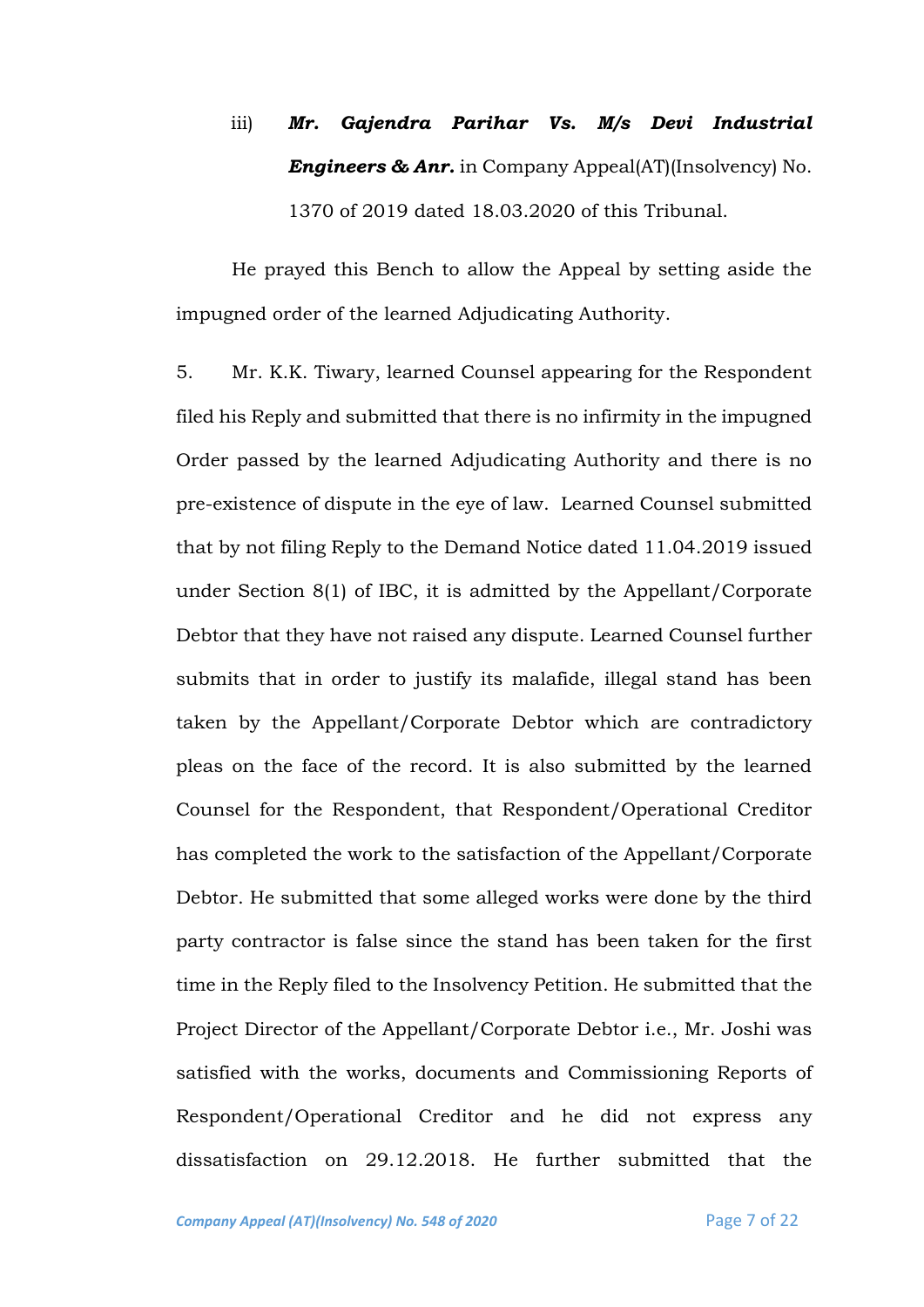Appellant/Corporate Debtor inspected the work in February, 2019 which was almost 10 months after the work was commissioned and Appellant/Corporate Debtor was making beneficial uses of the facility for commercial business. He also submitted that even during the joint inspection with third party in the month of February, 2019, the system was found running smoothly and satisfactorily. Hence it is a baseless submission of the Appellant/Corporate Debtor that the system is having workmanship issues. He submitted that despite several reminders from the Respondent/Operational Creditor, the Appellant/Corporate Debtor did not make the payment for the work done on account of quality and quantity of work, deficient services and incomplete work. Learned Counsel further submitted that the correct position is that, that at no point of time, the Appellant/Corporate Debtor raised any such plea in response to several e-mails sent by the Respondent/Operation Creditor. The learned Counsel submitted that even the Appellant/Corporate Debtor had not replied to the Demand Notice thereby they failed to raise any issues pertaining to the quality and quantity of work. He submitted that the Respondent/Operational Creditor's Project Engineer completed the work and handed over the project during April, 2018 and there was no payment nor any return reply against the payment request. Learned Counsel further submitted that the Appellant/Corporate Debtor having satisfied with the work done by the Respondent/Operational Creditor issued Completion Certificate on 15.05.2018. Learned Counsel further submitted that the Appellant/Corporate Debtor in this Appeal raised issue of delay in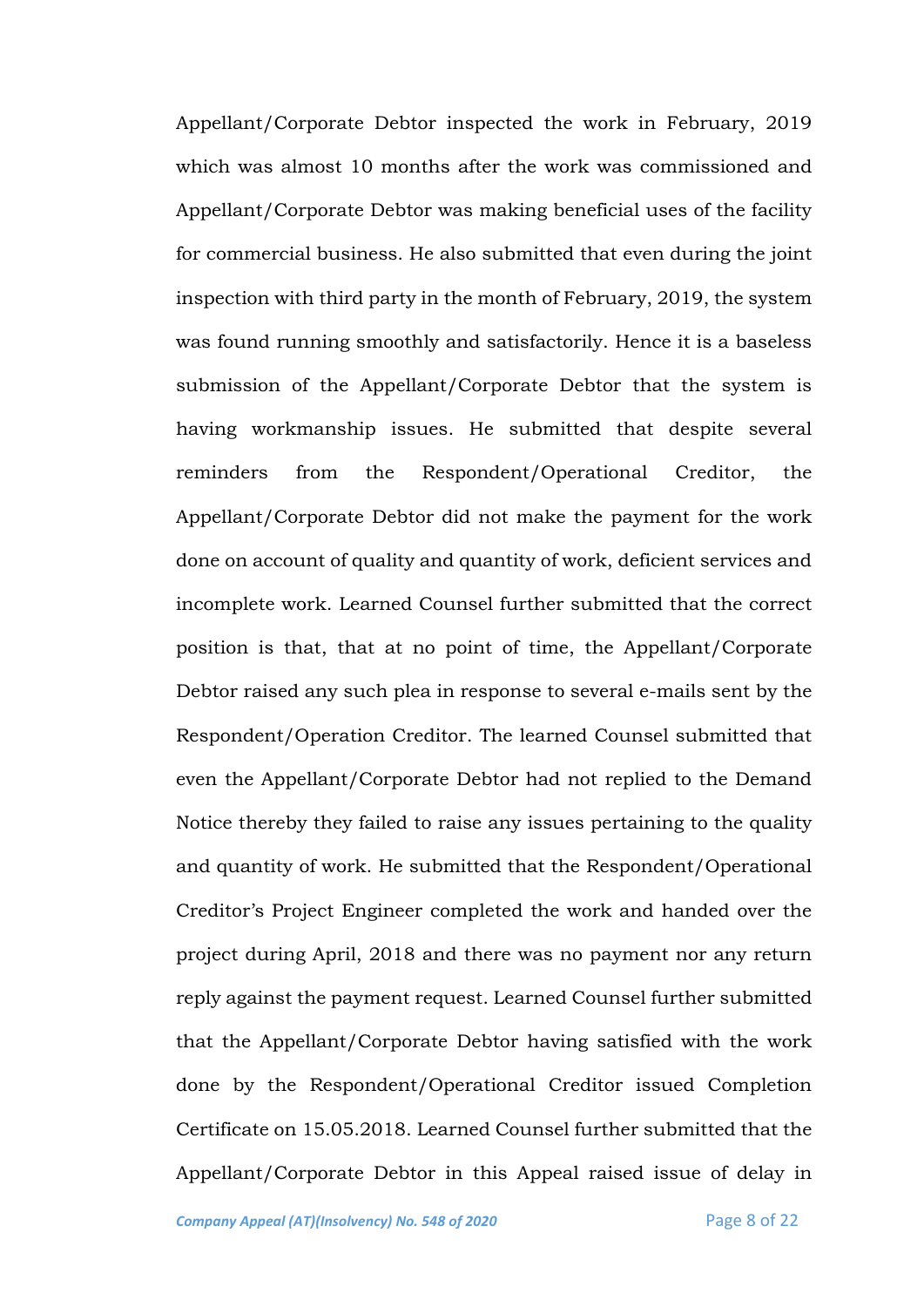construction. He submitted that there was no delay in completion of the work and the Appellant/Corporate Debtor issued 'Completion Certificate' without any protest of any nature. Therefore, he submitted that even this issue is untenable. He submitted that the learned Adjudicating Authority rightly admitted the Application filed by them on the ground that the Appellant/Corporate Debtor has not raised any dispute which is not prior to the Demand Notice by way of Reply to their Demand Notice dated 11.04.2019, even though the Demand Notice was served on them on 16.04.2019.

6. The learned Counsel for the Respondent submitted that the Appellant/Corporate Debtor has not raised any valid ground in this Appeal and he prayed the Bench to dismiss the Appeal.

#### **FINDINGS**:

7. Heard learned Counsel for the respective parties. Perused pleadings and citations relied upon by them. After analysing the pleadings, the only issue fell for consideration is whether there is existence of dispute prior to issuance of Demand Notice dated 11.04.2019 or not?

8. Admittedly, the Respondent/Operational Creditor issued Demand Notice on 11.04.2019 to the Appellant/Corporate Debtor demanding Rs. 46,64,878/- and the Appellant/Corporate Debtor received the said Demand Notice. While so, the Appellant/Corporate Debtor, vide e-mail dated 29.04.2019 addressed to the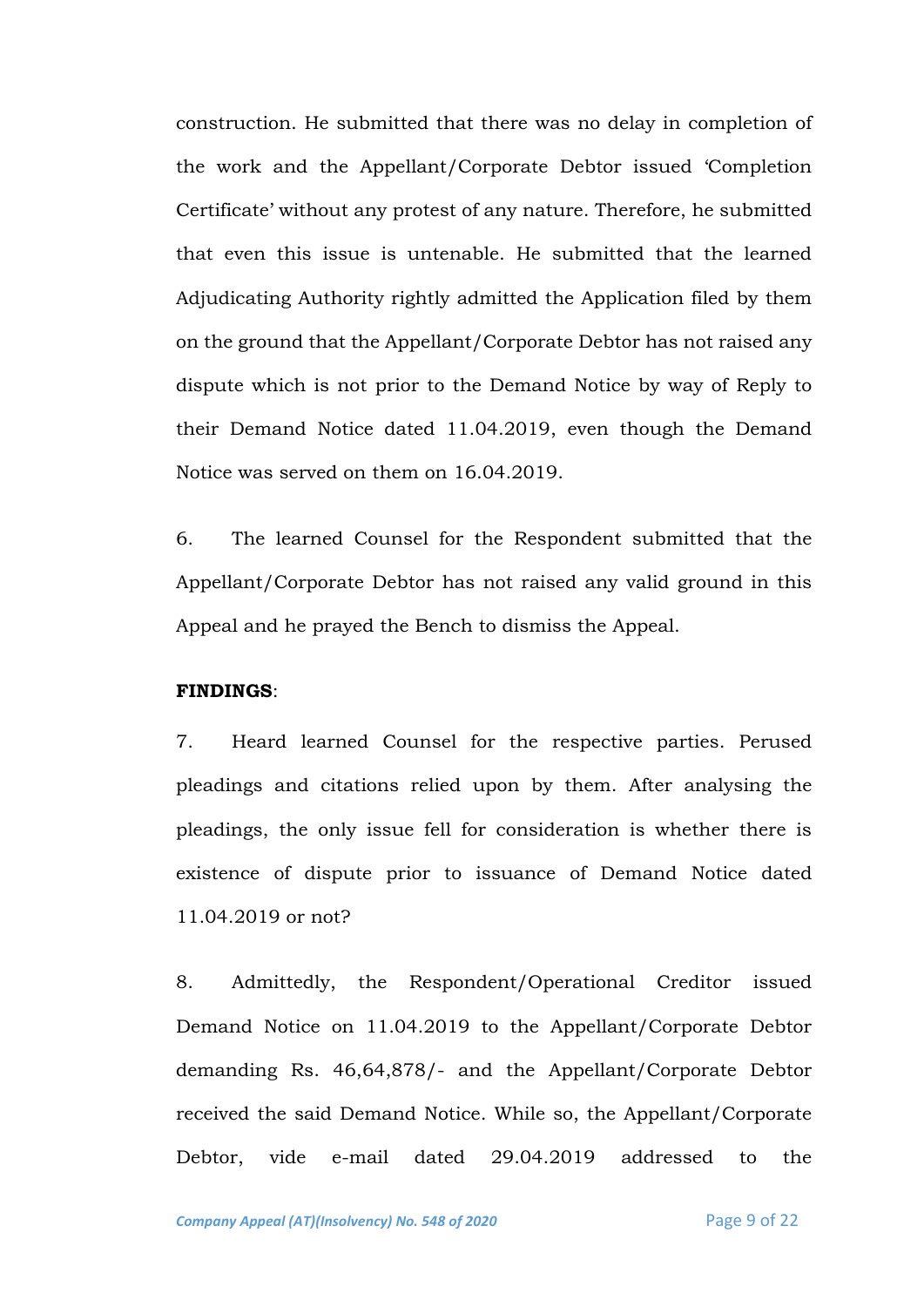Respondent/Operational Creditor whereby it has been stated as under:

*"Dear Mr. Pankaj,*

*This has reference to the audit team's ie IMCM's representative's visit to site and discussion with your team for verification of qualitative/quantitative work executed by your company. You are very well aware that your representative came on 4th February 2019 and 5th February 2019 date for measurement and verification required by the agency. And your representative were not been able to explain any measurements neither could explain any queries. Hence he committed and confirmed that the billing engineer from your end will be there on 6.2.2019 but the billing engineer did not turn up at site on 3rd day with the supporting." ….*

*"Kindly note that number of email written by our Project Director specifically pointed out that the bills were submitted by your company without supporting of documents such as drawing, approved measurement sheet, DC, MTC, check list and approval on extra items/rate analysis for the extra items." ….*

*"Further, you are also fully aware that delay cause in executing the work has resulted in delay in commencement of the operation of the hotel and our company has suffered huge financial loss for the same. We hereby call upon you to send authorised representative or senior official of the Respondent Company along with all documents/ drawings/reports which were duly certified and signed by the Project*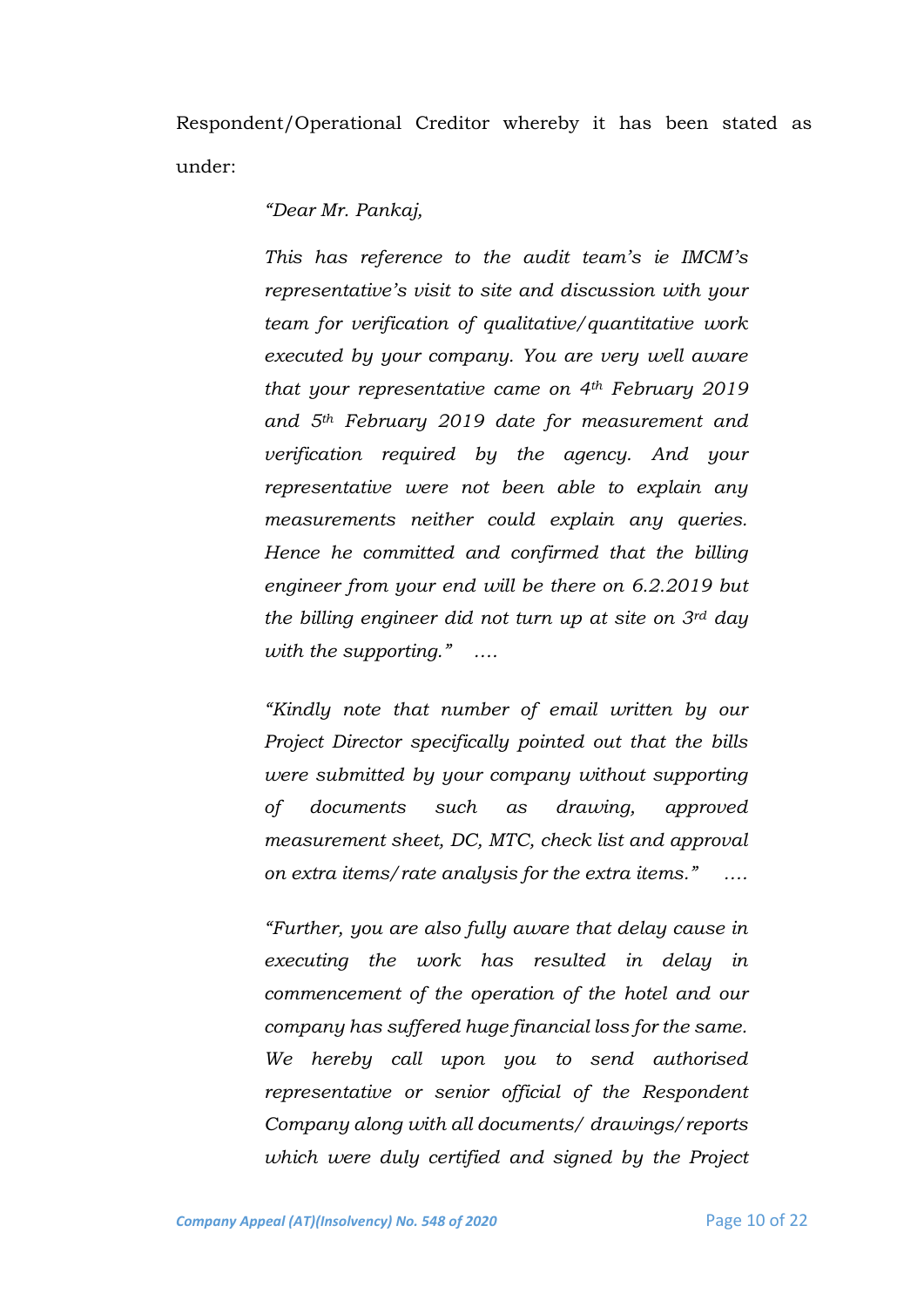*Director along with R.A. Bills so that joint meeting can be arranged and carried out at the earliest possible time for the deficiency observed by the Audit Team on qualitative and quantitative and delay in execution of work summary which had already been shared to you."*

9. Learned Senior Counsel for the Appellant/Corporate Debtor contended that the apart from e-mails exchanged between the Appellant and Respondent importantly a specific dispute has been raised vide emails dated 04.10.2018, 01.11.2018, 04.12.2018. Admittedly the said e-mails were sent prior to issue of Demand Notice dated 11.04.2019. We have perused e-mail dated 01.11.2018 (Annexure-12, Vol.-II at page 256) whereby the Appellant/Corporate Debtor stated as under: -

"*Dear Mr. Gupta,*

…

*Only submission of bill does not mean the completion and correctness of the works. Your team is more than welcome to see for themselves the incomplete/ rectification works that are being carried out these dates. We are open to show and discuss all the points across the table with your technical person at site."*

10. The Appellant/Corporate Debtor sent another e-mail dated 05.11.2018 (Annexure- A13 at page 257) to the Respondent/ Operational Creditor stated as under:

*"Dear Sir,*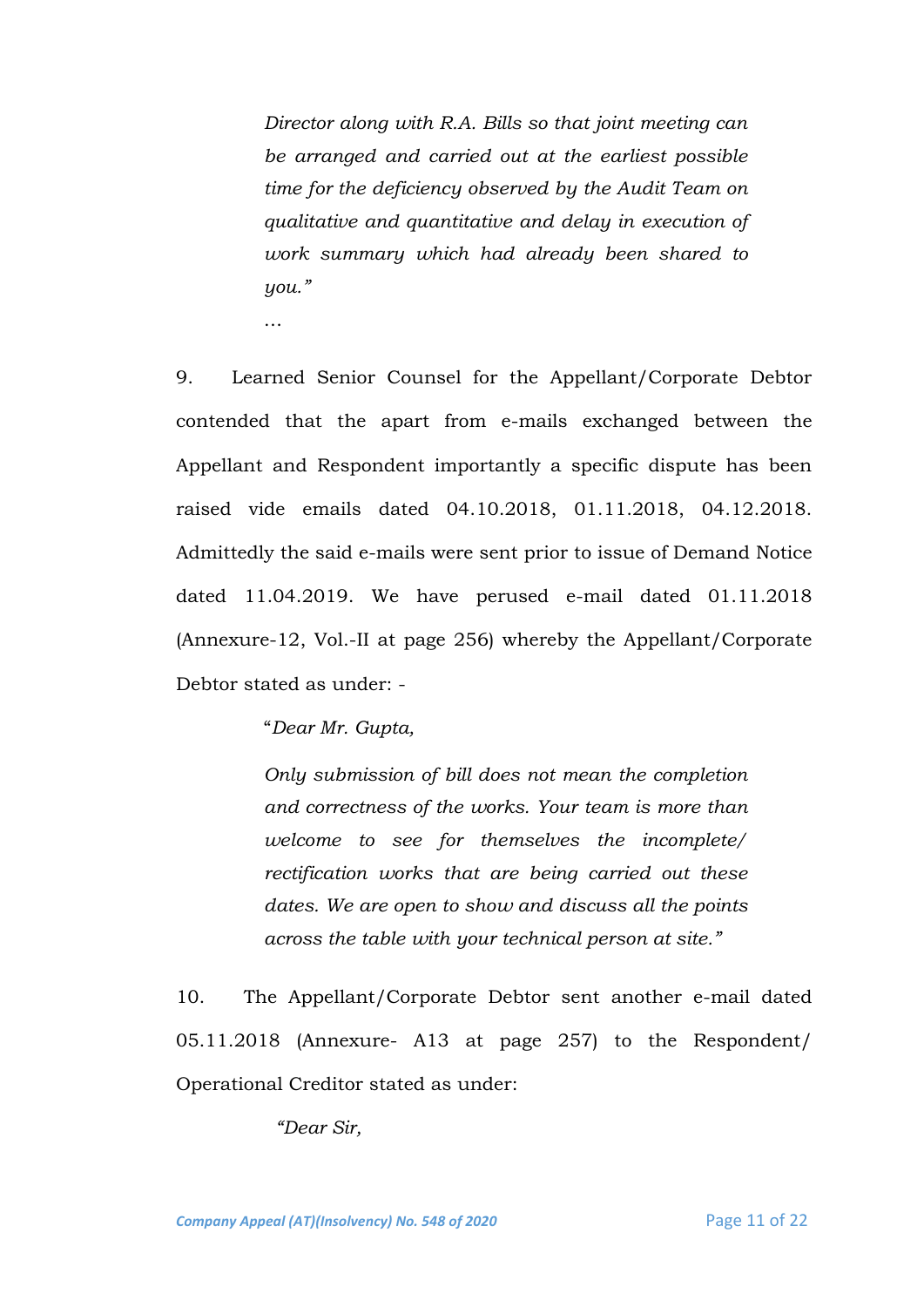*We reiterate that we would like to discuss all the items and issues with your technical person at site and show him the discrepancies in the billed and actual executed work in order to settle the account.*

*It is worth stating that in the contract, any intermediate made against the R.A. bill is only adhoc payment and not necessarily certifies and accepts the work as final completion."*

11.Prior to the above e-mail, we have also noticed various exchange of e-mails between the parties. The Respondent/Operational Creditor, vide their e-mail dated 05.12.2017 addressed to the Appellant/Corporate Debtor whereby it has been stated that the Project is also delayed much beyond the original schedule leading to enhanced overheads and stated that they need funds to source materials with respect to work progress. The Respondent/Operational Creditor, vide e-mail dated 15.05.2018 (Annexure-R6 at page 74 of the Reply) addressed to the Appellant/Corporate Debtor stating that testing, commissioning and handing over of partial electrical works/services at the Triumph Reality Pvt. Ltd. and requested the Appellant to certify the equipment for the testing and commissioning and successfully handing over by listing out details of the items. However, the Appellant/Corporate Debtor has contended that the work was not completed by the Respondent/Operational Creditor and that they had given the Work Order to a third party vide Work Order dated 25.08.2018 (Annexure-A7 at page 248). In the e-mail dated 30.08.2018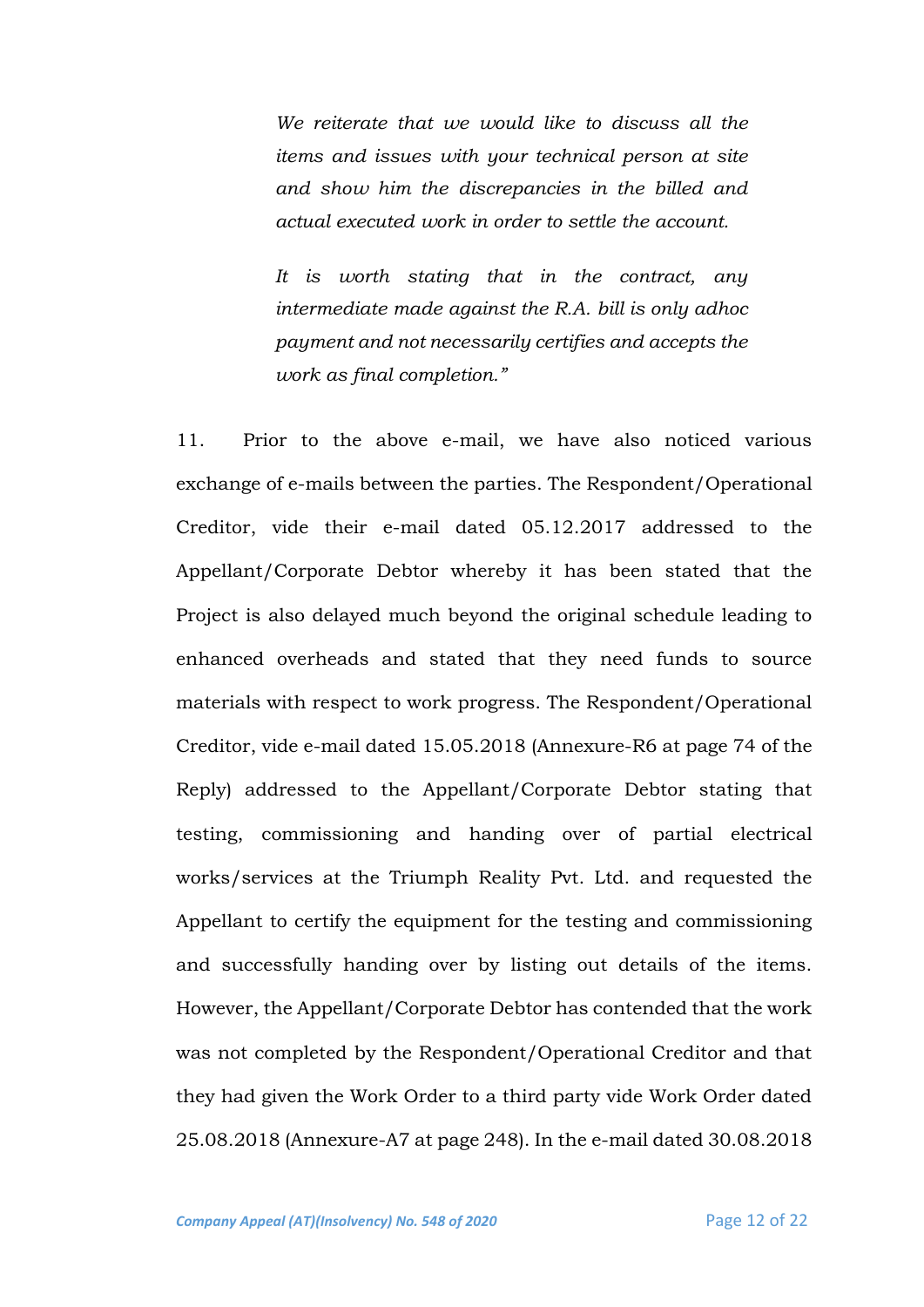(Annexure-A8 at page 249), the Appellant addressed to the Respondent whereby it has been stated in paragraph-3 as under:

*..*

*..*

..

*"3. During the verification it was found that some of the items which are not yet commissioned/executed, has been claimed in the R.A. Bill and similarly many items certified for commissioning and handing over, no documentation has been submitted so far. You are advised to make necessary amendments and resubmit the bill with corrected quantities, supported with proper documentation."*

12. The Appellant (Corporate Debtor), vide e-mail dated 04.10.2018 (Annexure-A11, at page 253) addressed to the Respondent (Operational Creditor) specifically stated that the team of the Appellant has closely scrutinized the bills submitted and found that the claims made therein are exaggerated and not in line with the contractual terms and at paragraph -3 of this e-mail it has been stated as under:

> *"3. Further, during the actual verification of works, it was found that in many areas the works are either incomplete or incorrectly executed, however, claimed in full. All such works are to being redone, rectified by other agencies, because you had abandoned the site"*

*Company Appeal (AT)(Insolvency) No. 548 of 2020* Page 13 of 22

*..*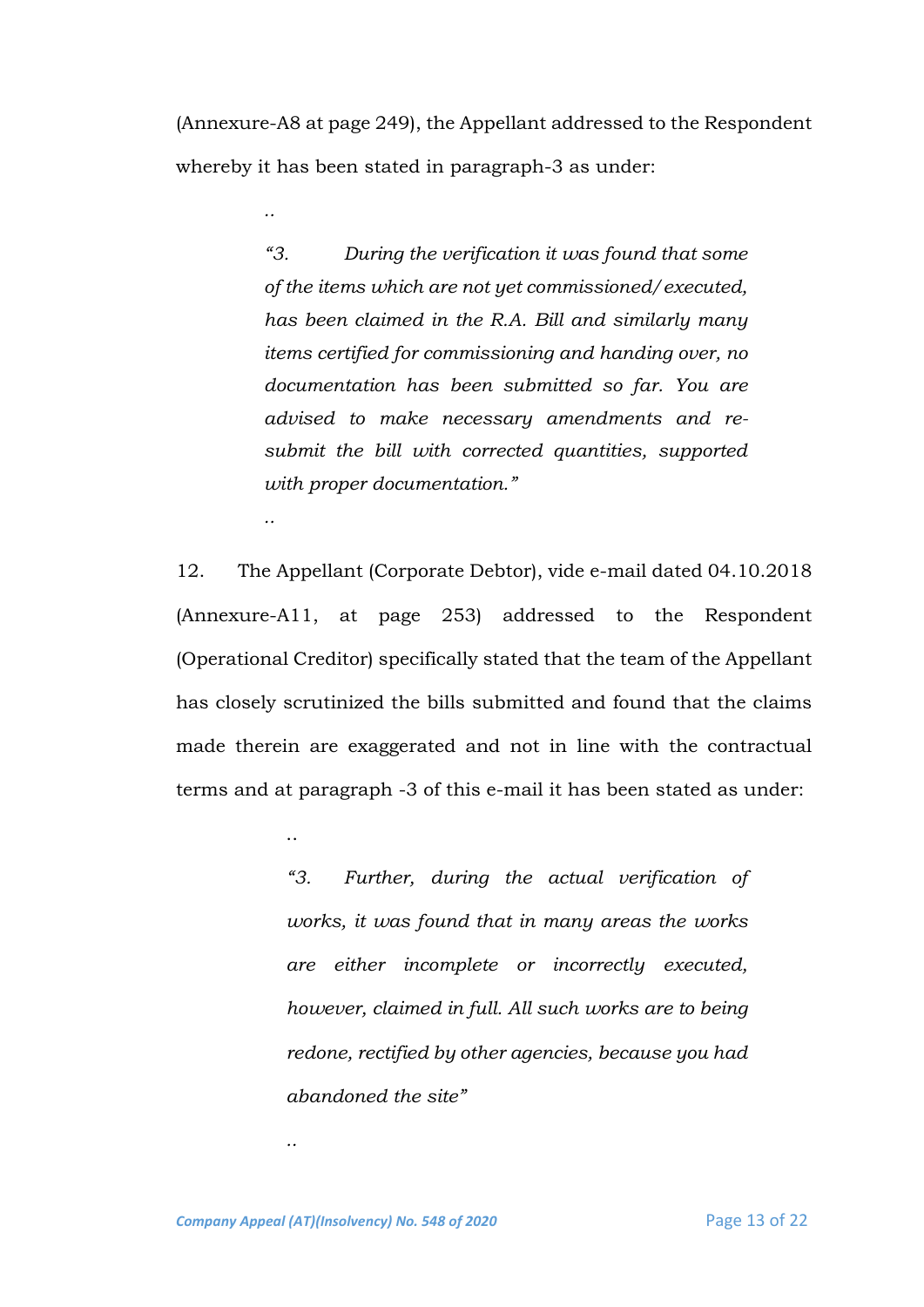13. The Appellant/Corporate Debtor on 11.01.2019 pointed out that one IM Cost Management Private Limited has been appointed to audit the civil structures, electrical, plumbing finishing etc and submitted its report on 05.03.2019. There is no dispute that one Mr. Shiraj, Project Engineer of the Respondent/ Operational Creditor carried out joint inspection with IMCMPL. After joint inspection, the representative of the Respondent/Operational Creditor has not come forward for further inspection. This is borne out from the records of the Appellant's e-mail dated 29.04.2019 (Annexure-A18 at page 283) addressed to the Respondent/Operational Creditor wherein it has been specifically stated that the representative of the Respondent/Operational Creditor visited on 4th and 5th February, 2019 for measurement and verification. However, the Respondent's representative was not able to explain any measurement neither could explain any query. Further, it has been stated that the Billing Engineer from the Respondent/Operational Creditor will be present on 06.02.2019. However, the Billing Engineer did not turn up at site even on 3rd day. It has been stated in the letter that in view of the delay in executing the work, resulting in delay in commencement of the operations of the Hotel and the Company had to suffer huge financial loss. Learned Adjudicating Authority had taken note of the e-mail dated 29.04.2019 in the Impugned Order at paragraph-9 and came to a conclusion that the said e-mail dated 29.04.2019 was not the Reply in response to the Demand Notice dated 11.04.2019 and found that the Appellant/Corporate Debtor has not complied with the statutory provision of Section 8(2) of IBC.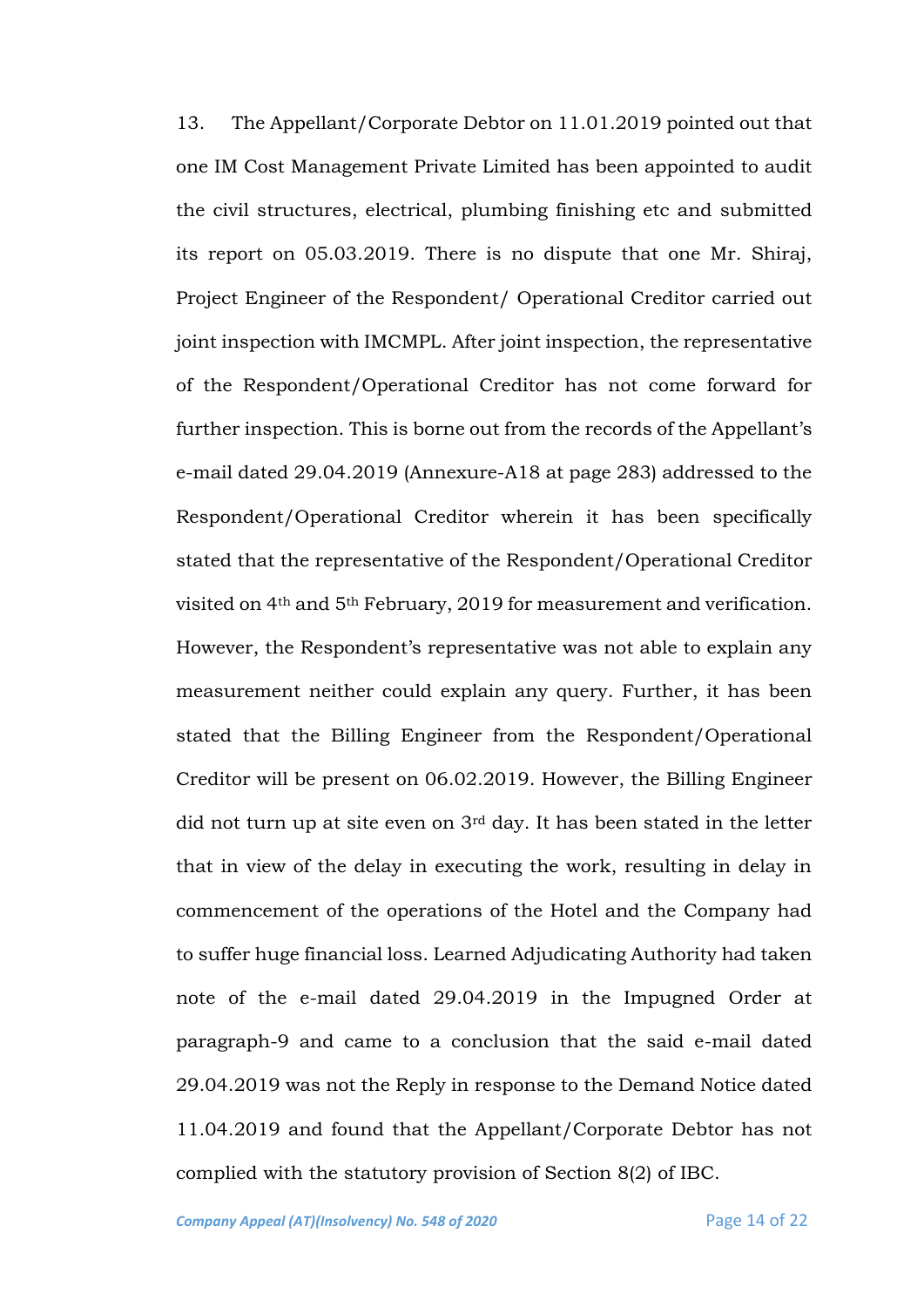14. We are of the view that the learned Adjudicating Authority instead of taking technical objection that the above e-mail dated 29.04.2019, may not be a Response/Reply to the Demand Notice issued by the Respondent/ Operational Creditor, however, the contents, as raised by the Appellant/Corporate Debtor should have been taken into consideration for the purpose of deciding the issue to elucidate any pre-existing dispute keeping in view of trail of exchange of e-mails regarding deficiency in service.

15. We are inclined to refer the letters/e-mails of the Respondent/Operational Creditor dated 29.12.2018 addressed to the Appellant/Corporate Debtor (Annexure-R7 at page 75 of the Reply filed by the Respondent) wherein it is stated as under:

*"Dear Sir,*

*..*

*..*

*We are handing over Electrical Works, Documents Details at Triumph Resort 336/1A, village Calwaddo, Benaulim, Goa- 403716."*

Along with this letter, the Respondent/Operational Creditor enclosed Final bill, material communication, testing and commissioning repots handing over signed letter, Code order etc.

16. The contention of the Appellant/Corporate Debtor that in view of deficiency of services of Respondent/Operational Creditor forced the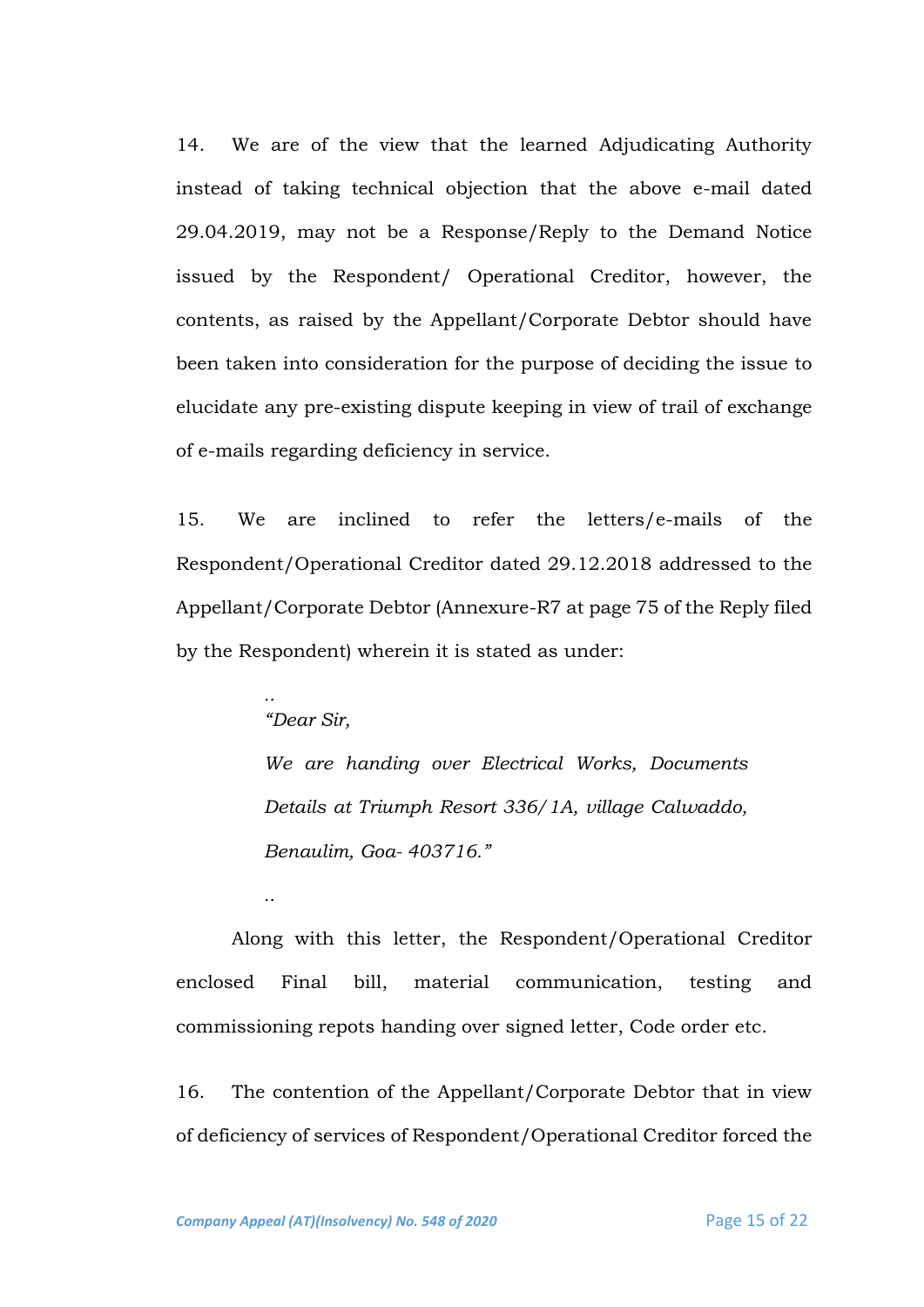Appellant/Corporate Debtor to appoint Professional Engineer from IMCMPL.

17. From the perusal of e-mail /correspondences between the Appellant/Corporate Debtor and Respondent/Operational Creditor, it is the case of the Appellant/Corporate Debtor that the Respondent has not completed the project in time thereby the Project was got delayed thereby they suffered losses. On the other side, the stand of Respondent/Operational Creditor that they have completed the Project and handed over to the Appellant/Corporate Debtor, however, Appellant/Corporate Debtor failed to pay bills even after complete of the project. It is unequivocal that there exists dispute between the parties prior to the issuance of Demand Notice dated 11.04.2019.

18. We are of the view that the learned Adjudicating Authority instead of taking a technical objection that the Appellant/Corporate Debtor has not replied to the Demand Notice issued by the Respondent/Operational Creditor within statutory period of 10 days as contemplated under Section 8(2) of IBC, should have analysed the documents placed before it, before taking such objection.

19. As per Article 141 of the Constitution of India, we are bound by the decision of the Hon'ble Supreme Court in the matter of "*Mobilox Innovations Private Limited vs. Kirusa Software Private Limited"* reported in (2018) 1 SCC 353 at paragraph 33 held as under: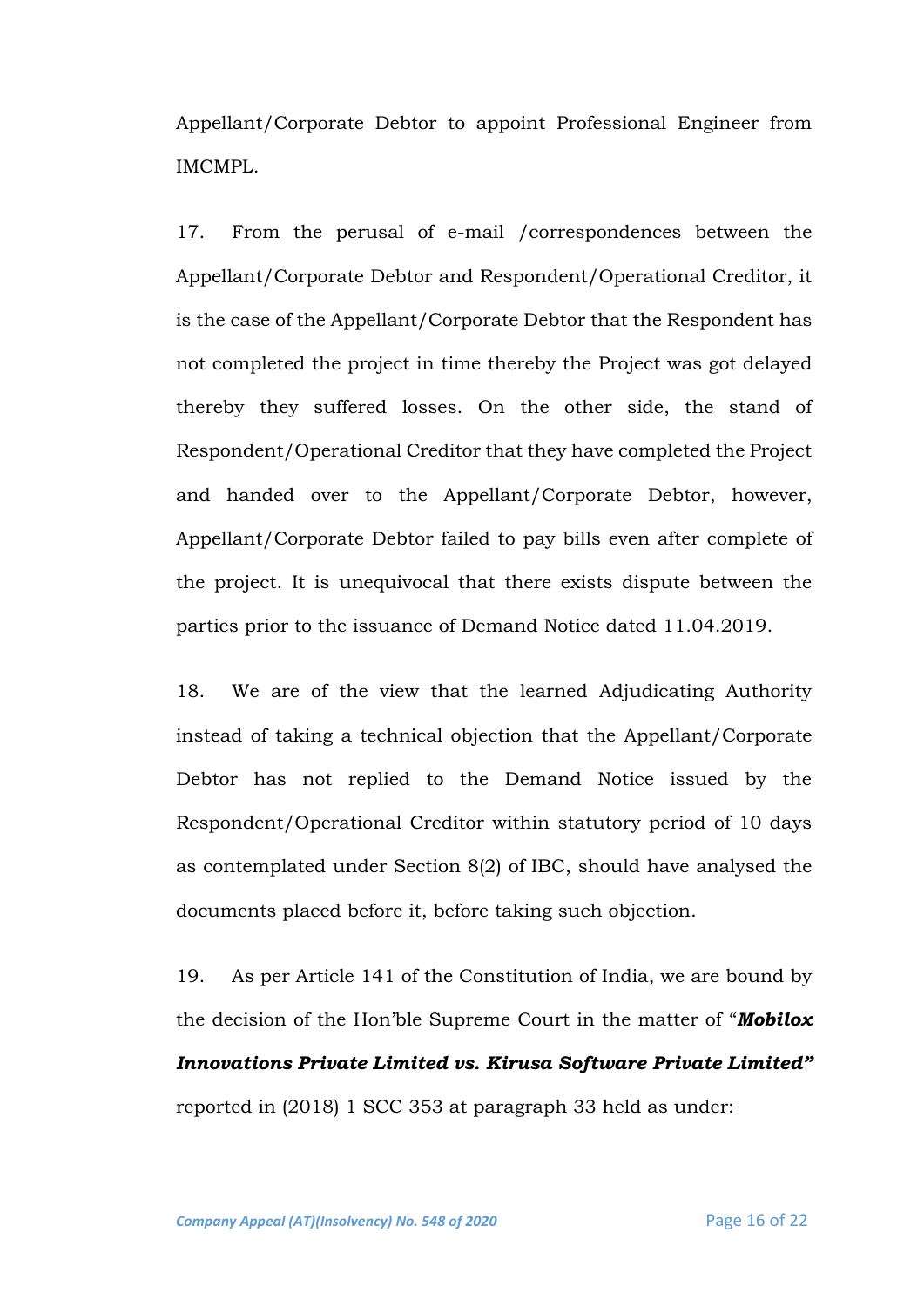*"33. The scheme under Sections 8 and 9 of the Code, appears to be that an operational creditor, as defined, may, on the occurrence of a default (i.e. on nonpayment of a debt, any part whereof has become due and payable and has not been repaid), deliver a demand notice of such unpaid operational debt or deliver the copy of an invoice demanding payment of such amount to the corporate debtor in the form set out in Rule 5 of the Insolvency and Bankruptcy (Application to Adjudicating Authority) Rules, 2016 read with Form 3 or 4, as the case may be [Section 8(1)]. Within a period of 10 days of the receipt of such demand notice or copy of invoice, the corporate debtor must bring to the notice of the operational creditor the existence of a dispute and/or the record of the pendency of a suit or arbitration proceeding filed before the receipt of such notice or invoice in relation to such dispute [Section 8(2)(a)]. What is important is that the existence of the dispute and/or the suit or arbitration proceeding must be pre-existing i.e. it must exist before the receipt of the demand notice or invoice, as the case may be."*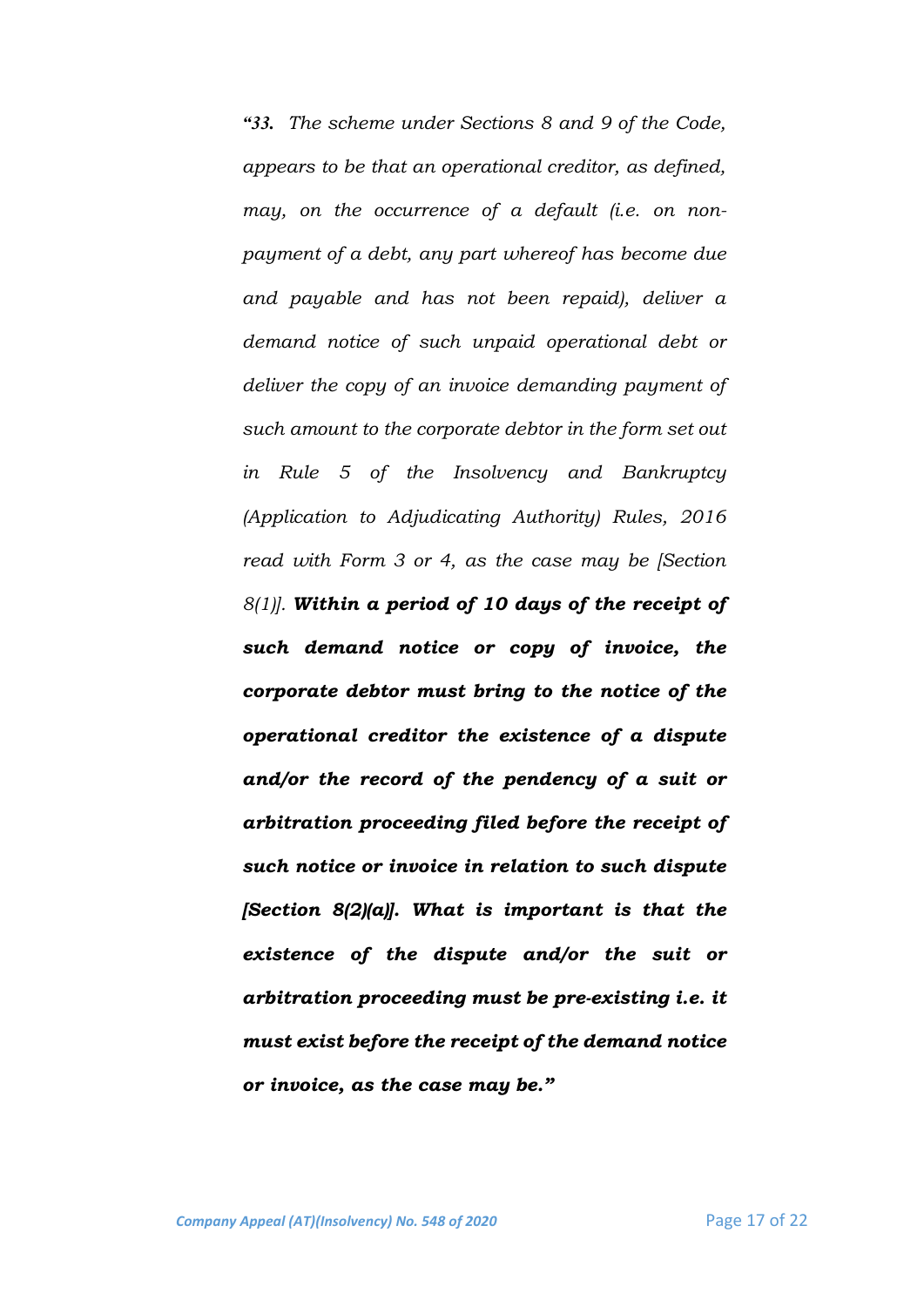20. The Hon'ble Supreme Court clearly held that the dispute must exist before the receipt of the Demand Notice or Invoices as the case may be. Further, in the matter of "*Innoventive Industries Ltd. Vs. ICICI Bank and Anr." – (2018)1 SCC 407*, in paragraph 29 held which reads as under:

> *"29. The scheme of Section 7 stands in contrast with the scheme under Section 8 where an operational creditor is, on the occurrence of a default, to first deliver a demand notice of the unpaid debt to the operational debtor in the manner provided in Section 8(1) of the Code. Under Section 8(2), the corporate debtor can, within a period of 10 days of receipt of the demand notice or copy of the invoice mentioned in subsection (1), bring to the notice of the operational creditor the existence of a dispute or the record of the pendency of a suit or arbitration proceedings, which is pre-existing – i.e. before such notice or invoice was received by the corporate debtor. The moment there is existence of such a dispute, the operational creditor gets out of the clutches of the Code."*

21. Further, this Bench in the matter of *"Vinod Mittal Vs. Rays Power Exports & Anr.*" in Company Appeal(AT) (Insolvency) No. 851 of 2019 dated 18.11.2019 held in paragraph-11 as under:

*..*

..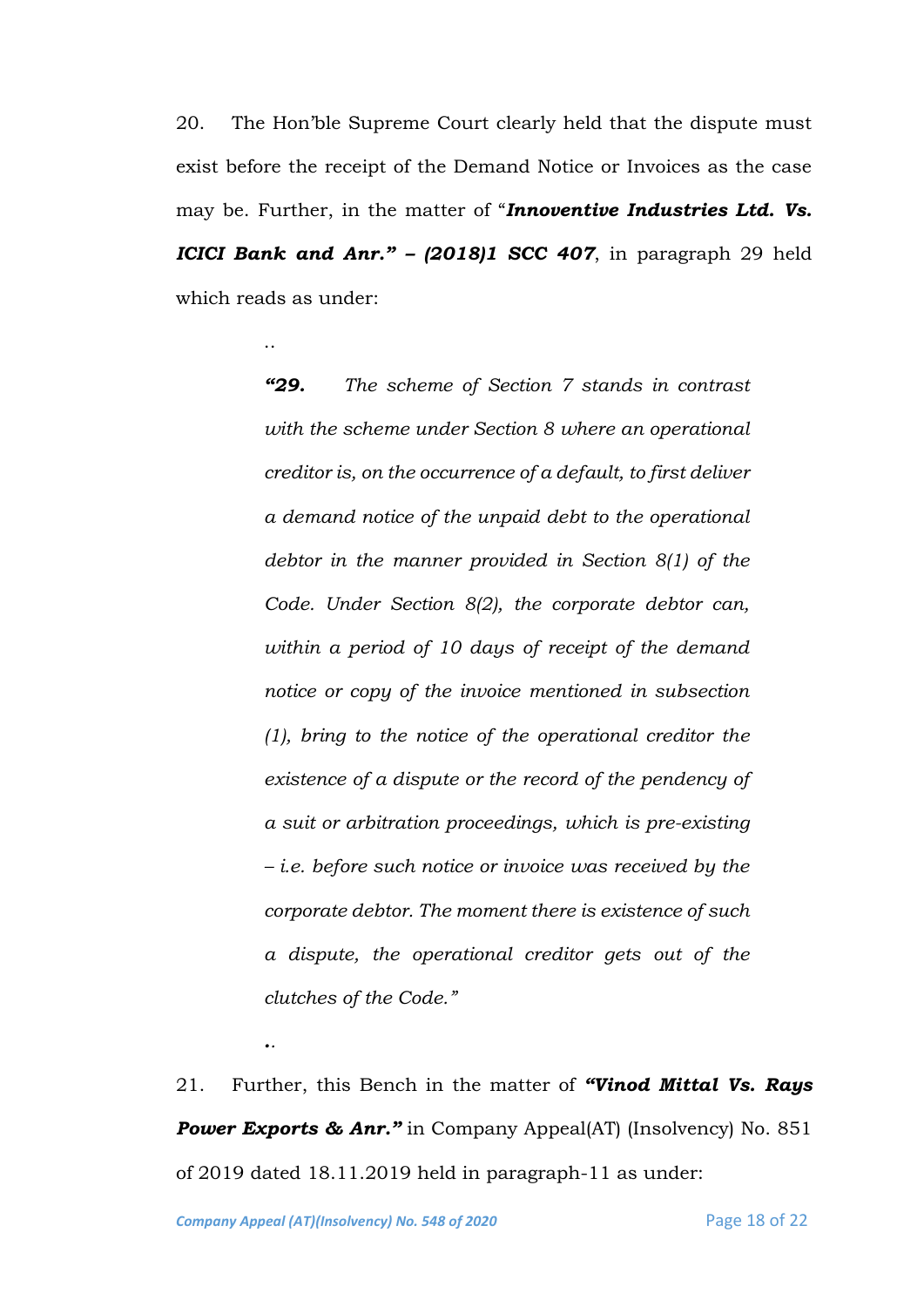*11. Having gone through the matter and on considering record, there remains hardly any doubt that the earlier correspondence shows that between the parties there were disputes regarding installation of the project as well as functioning of the same. Although the project had been commissioned for which Completion Certificate had been issued, still if disputes had arisen between the parties regarding the installation and functioning of the project, the Operational Creditor merely pointed out Certificate of Appreciation dated 19th April, 2015 issued and claims that once Completion Certificate had been issued, Corporate Debtor could not raise issues with regard to the quality of the work done. In fact, the record shows that there had been even a review meeting between Operational Creditor and Corporate Debtor and excerpts of which minutes have been placed on record by the Corporate Debtor at Page – 187 which showed that full installation was yet to be completed (see Page – 188). There was also discussion regarding Sag Structure Correction Action Plan. In fact, there is Annexure – 24 showing the Experts enquiry on 5th May, 2015 as to when the plant would be declared fully commissioned so that they could start electrical review of the project. Looking to such material on record, it is quite clear that there was pre-existing dispute regarding installation as well as operation of the project. When this is so, the Section 9 Application could not have been admitted. In fact, when e-mail dated 20th October, 2016 (Page – 431) was already before the Adjudicating Authority and it had also noticed the same, the Adjudicating Authority should* 

..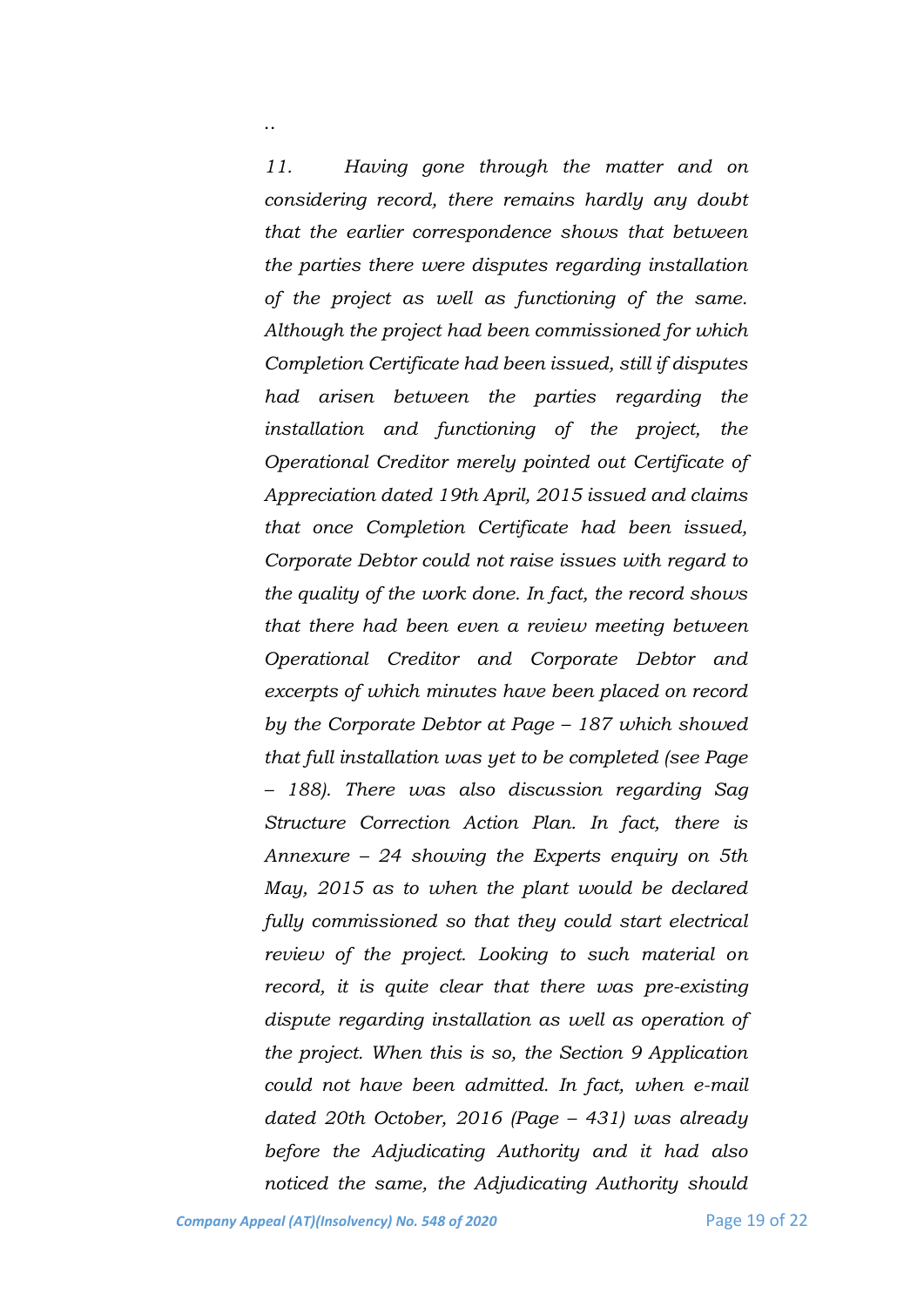*have found preexisting dispute and the Section 9 Application should have been rejected. Only by observing that the Respondent – Corporate Debtor have not come forward to dispute the Application would not be sufficient to initiate CIRP, if the record already showed existence of dispute."*

And in the matter of *"Mr. Gajendra Parihar Vs. M/s Devi Industrial Engineers & Anr."* in Company Appeal(AT)(Insolvency) No. 1370 of 2019 this Bench dated 18.03.2020 was of the view that existence of dispute prior to the issuance of Demand Notice, the Application under Section 9 IBC is not maintainable and once there is existence of such dispute, the Operational Creditor gets out of the clutches of the Code.

#### **CONCLUSION**:

*..*

22. Having gone through the records and the law laid down by the Hon'ble Supreme Court and the precedents of this Tribunal, we are of the considered view that the correspondences i.e., e-mail/letters show that there is existence of disputes prior to issuance of Demand Notice.

23. Exchange of e-mails/correspondences, as referred above, clearly establishes that there is a pre-existing dispute between the parties regarding completion of the work and the Appellant/Corporate Debtor continuously made complaints regarding non-completion of work and deficiency in services, thereby loss caused to the Appellant/Corporate Debtor.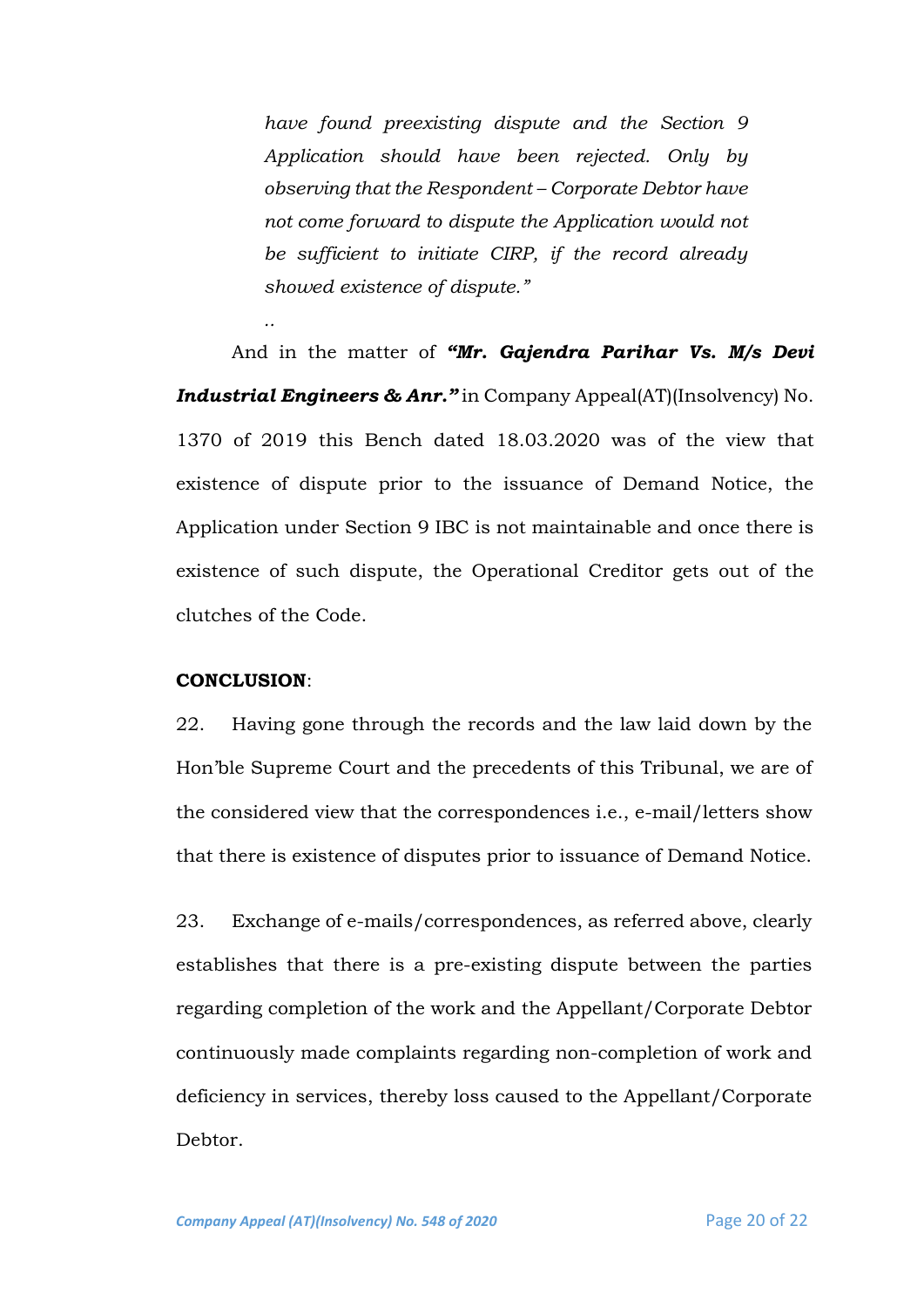24. Therefore, it is quite clear that there is pre-existing of dispute regarding completion of the work and the learned Adjudicating Authority ought not to have admitted the Application under Section 9 of IBC filed by the Respondent/ Operational Creditor. Even in the Reply filed by the Appellant/Corporate Debtor before the learned Adjudicating Authority pursuant to Section 9 Application, it is quite clear that there was sufficient material produced before the learned Adjudicating Authority and the learned Adjudicating Authority ought to have considered the materials placed before it.

25. We are of the considered view that the learned Adjudicating Authority should have considered the substantial material placed before it in its correct perspective and law laid down by the Hon'ble Supreme Court in this regard, before passing the Impugned Order dated 04.06.2020 thus committed error.

26. It is re-iterated that the Code is a beneficial legislation intended to put the Corporate Debtor on its feet and it is not a mere money recovery legislation for the Creditors.

27. For the above reasons, we set aside the Impugned Order dated 04.06.2020 passed in (IB) No. 1906(ND)/2019 by the learned Adjudicating Authority.

28. Initiation of Corporate Insolvency Resolution Process (in short '**CIRP**') against the Appellant/Corporate Debtor is quashed and set aside. Steps taken in consequence of Impugned Order dated